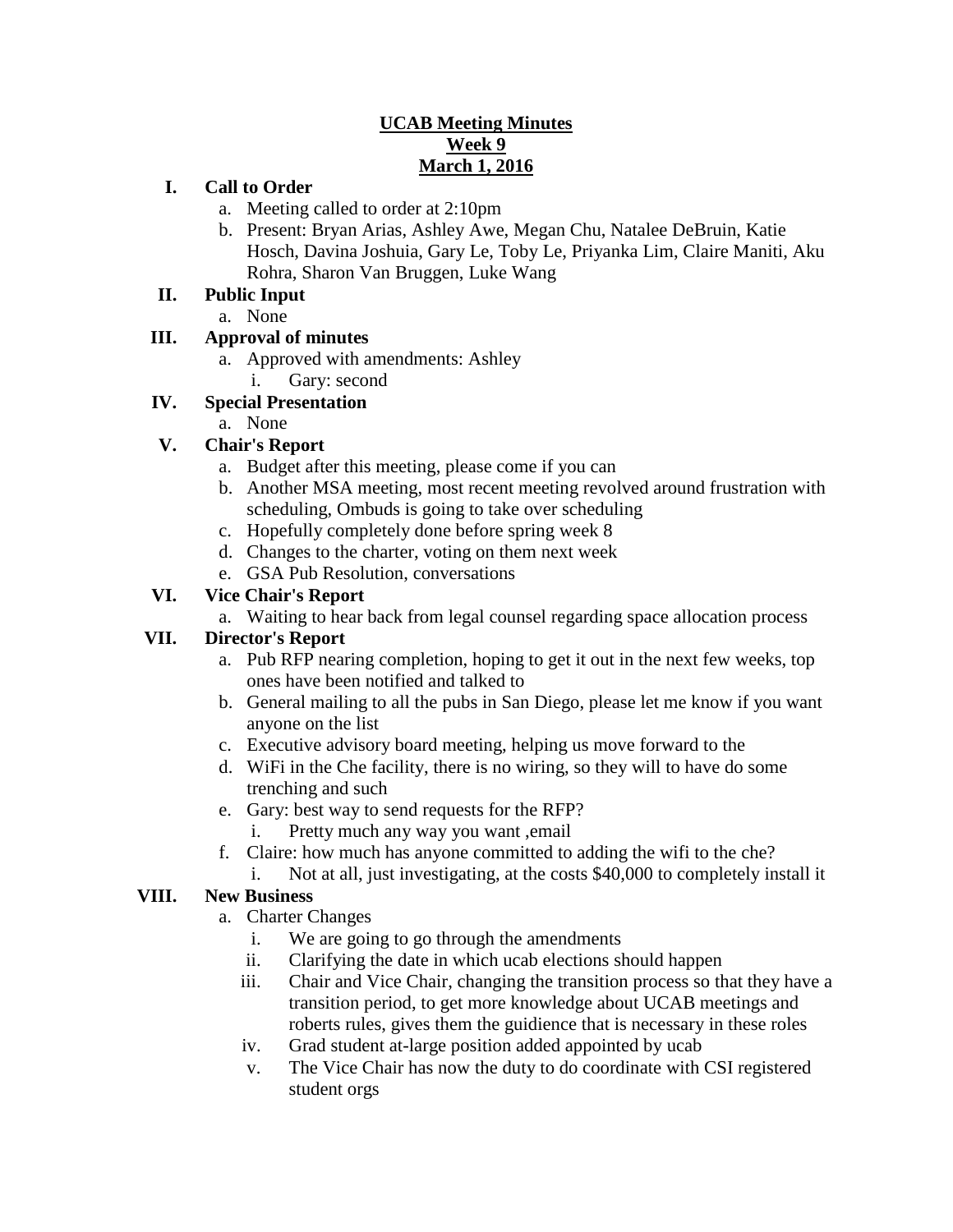- vi. Changes in the agenda to reflect how we do it now
- vii. Ashley: Can we send it out to councils
	- 1. Claire: maybe, councils don't really need it
- viii. Ryan: grad student addition?
	- 1. Yes, the proportion was too small
- ix. Bryan: not appointed by GSA
- x. Ryan: undergrads get mass emails, does grad have it? 1. Bryan: yes
- xi. Claire: What do you feel GSA thinks about adding this position? 1. Bryan: I wish they reported to GSA
- xii. Ryan: diverse board, are their some communities that aren't representative?
	- 1. Claire: that's what we were trying to accomplish with adding this member at-large
- b. Executive Advisory Committee meeting
	- i. Had a huge representation for all over the place
	- ii. Conversation around the light rail
		- 1. There is a retail advisory board, which is good, because the demographics on campus shifts to
	- iii. Sharon: retail advisory committee, hasn't been an ad-hock meeting in a while, but we wanted a regularly recurring meeting to have this conversation
	- iv. Claire: UCAB is going to have to strategically think about what to have for the future
	- v. Gary: heavy usage of summer session, how will it affect the maintained and resources?
		- 1. Claire: more students mean more fees,
		- 2. Summer pass at \$36, pushing the culture of during the summer but it won't put more strain than
	- vi. Ashley: situation might get more dire
	- vii. Luke: there are a lot of conversations on the resources that we have with more students coming in, more vendors would stay open,
	- viii. Sharon: looking at different options to entice people to stay in the summer, and students are always looking at ways to graduate and save money. We are seeing more people in the summer, and it is a good thing at the moment
		- ix. Ryan: mixed use spaces, have a discussion on ucens
			- 1. Sharon: when we tink about mixed use when a partner comes in to fund additions to PC, like alumni buildout, talking about broadening the term, muleiple uses and muleple fnding
			- 2. Claire: 3500 more students than were expected enrolled last year, giesel has their new spaces, and are expanding, UCAB should look at if we should broadened our scope, with the changing things in San Diego
		- x. Ashley: don't know if the trolley will keep people on campus or make student want to go off campus